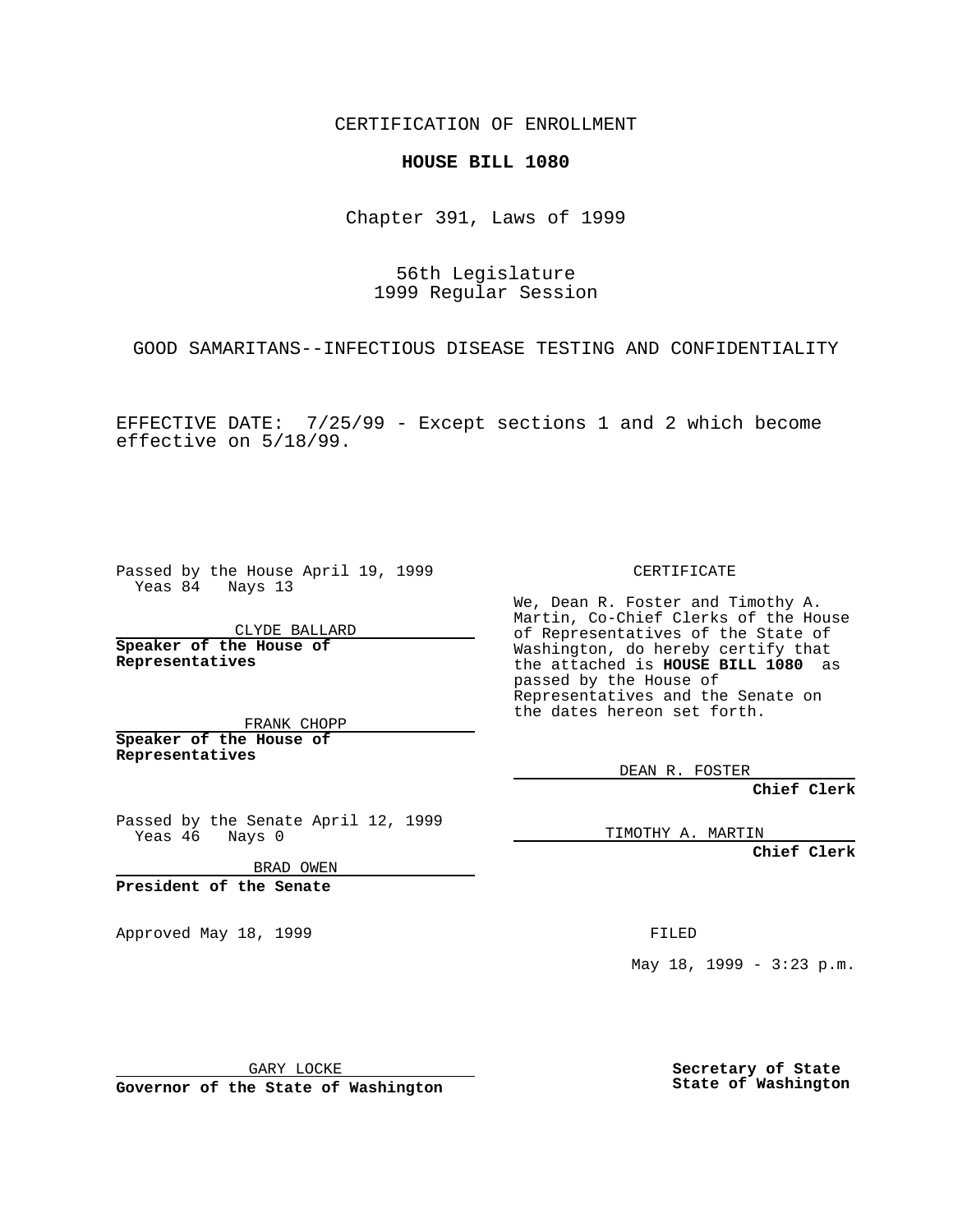## **HOUSE BILL 1080** \_\_\_\_\_\_\_\_\_\_\_\_\_\_\_\_\_\_\_\_\_\_\_\_\_\_\_\_\_\_\_\_\_\_\_\_\_\_\_\_\_\_\_\_\_\_\_

\_\_\_\_\_\_\_\_\_\_\_\_\_\_\_\_\_\_\_\_\_\_\_\_\_\_\_\_\_\_\_\_\_\_\_\_\_\_\_\_\_\_\_\_\_\_\_

## AS AMENDED BY THE SENATE

Passed Legislature - 1999 Regular Session

## **State of Washington 56th Legislature 1999 Regular Session**

**By** Representatives Carlson, Ogden, Pennington, Dunn, Tokuda, Stensen, O'Brien, Morris, Conway, Lambert, Lantz, Wood, Rockefeller, Parlette, Esser and Lovick

Read first time 01/14/1999. Referred to Committee on Health Care.

 AN ACT Relating to providing infectious disease testing for good samaritans; amending RCW 70.24.084, 70.05.070, and 70.05.120; adding a new section to chapter 70.05 RCW; adding a new section to chapter 70.24 RCW; creating a new section; prescribing penalties; and declaring an emergency.

BE IT ENACTED BY THE LEGISLATURE OF THE STATE OF WASHINGTON:

 NEW SECTION. **Sec. 1.** The legislature finds that citizens who assist individuals in emergency situations perform a needed and valuable role that deserves recognition and support. The legislature further finds that emergency assistance in the form of mouth to mouth resuscitation or other emergency medical procedures resulting in the exchange of bodily fluids significantly increases the odds of being exposed to a deadly infectious disease. Some of the more life- threatening diseases that can be transferred during an emergency procedure where bodily fluids are exchanged include hepatitis A, B, and C, and human immunodeficiency virus (HIV). Individuals infected by these diseases value confidentiality regarding this information. A number of good samaritans who perform life-saving emergency procedures such as cardiopulmonary resuscitation are unable to pay for the tests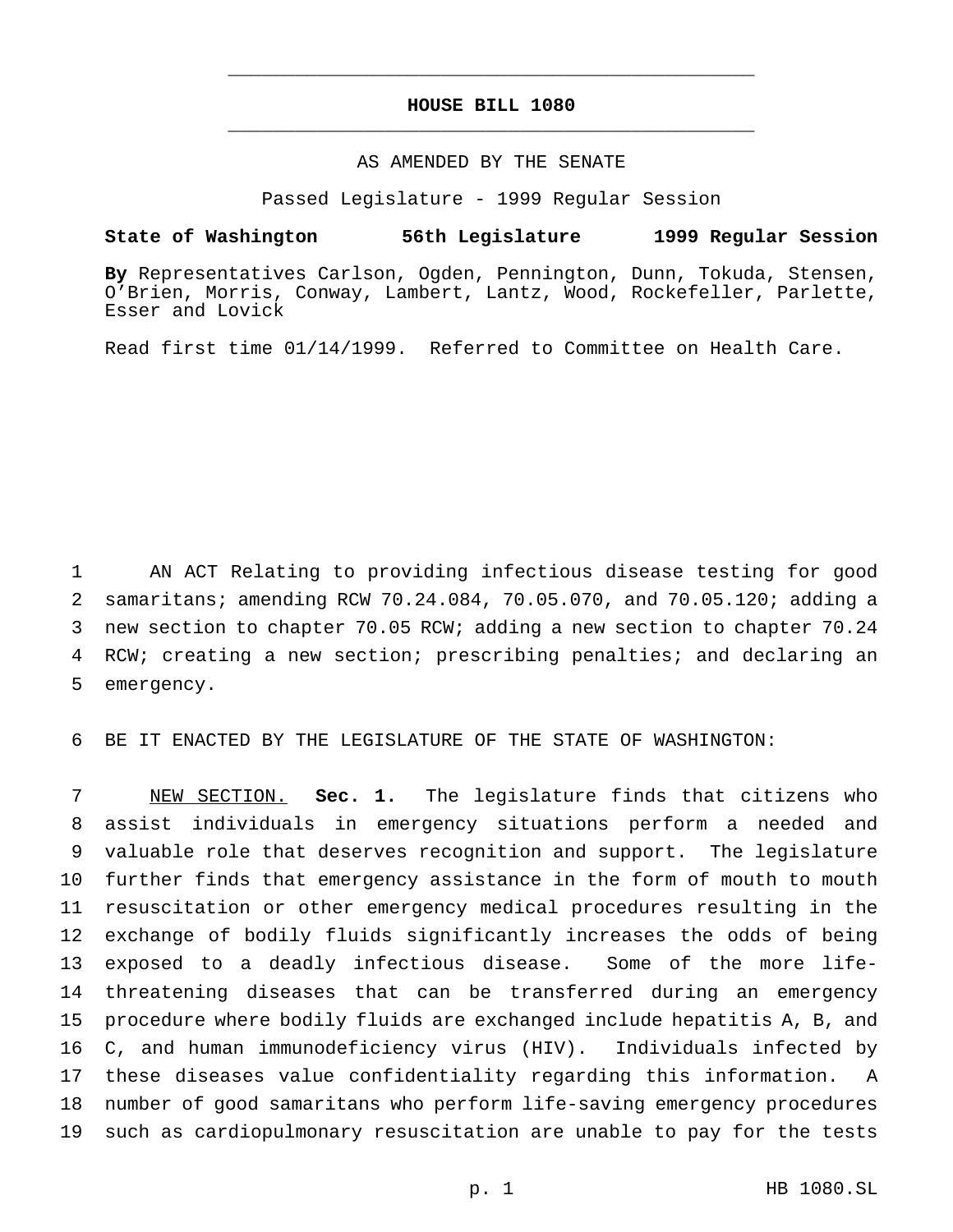necessary for detecting infectious diseases that could have been transmitted during the emergency procedure. It is the purpose of this act to provide infectious disease testing at no cost to good samaritans who request testing for infectious diseases after rendering emergency assistance that has brought them into contact with a bodily fluid and to further protect the testing information once obtained through confidentiality provisions.

 NEW SECTION. **Sec. 2.** A new section is added to chapter 70.05 RCW to read as follows:

 A person rendering emergency care or transportation, commonly known as a "Good Samaritan," as described in RCW 4.24.300 and 4.24.310, may request and receive appropriate infectious disease testing free of charge from the local health department of the county of her or his residence, if: (1) While rendering emergency care she or he came into contact with bodily fluids; and (2) she or he does not have health insurance that covers the testing. Nothing in this section requires a local health department to provide health care services beyond testing. The department shall adopt rules implementing this section.

 The information obtained from infectious disease testing is subject to statutory confidentiality provisions, including those of chapters 70.24 and 70.05 RCW.

 NEW SECTION. **Sec. 3.** A new section is added to chapter 70.24 RCW to read as follows:

 (1) In order to assure compliance with the protections under this chapter and the rules of the board, and to assure public confidence in the confidentiality of reported information, the department shall:

 (a) Report annually to the board any incidents of unauthorized disclosure by the department, local health departments, or their employees of information protected under RCW 70.24.105. The report shall include recommendations for preventing future unauthorized disclosures and improving the system of confidentiality for reported information; and

 (b) Assist health care providers, facilities that conduct tests, local health departments, and other persons involved in disease reporting to understand, implement, and comply with this chapter and the rules of the board related to disease reporting.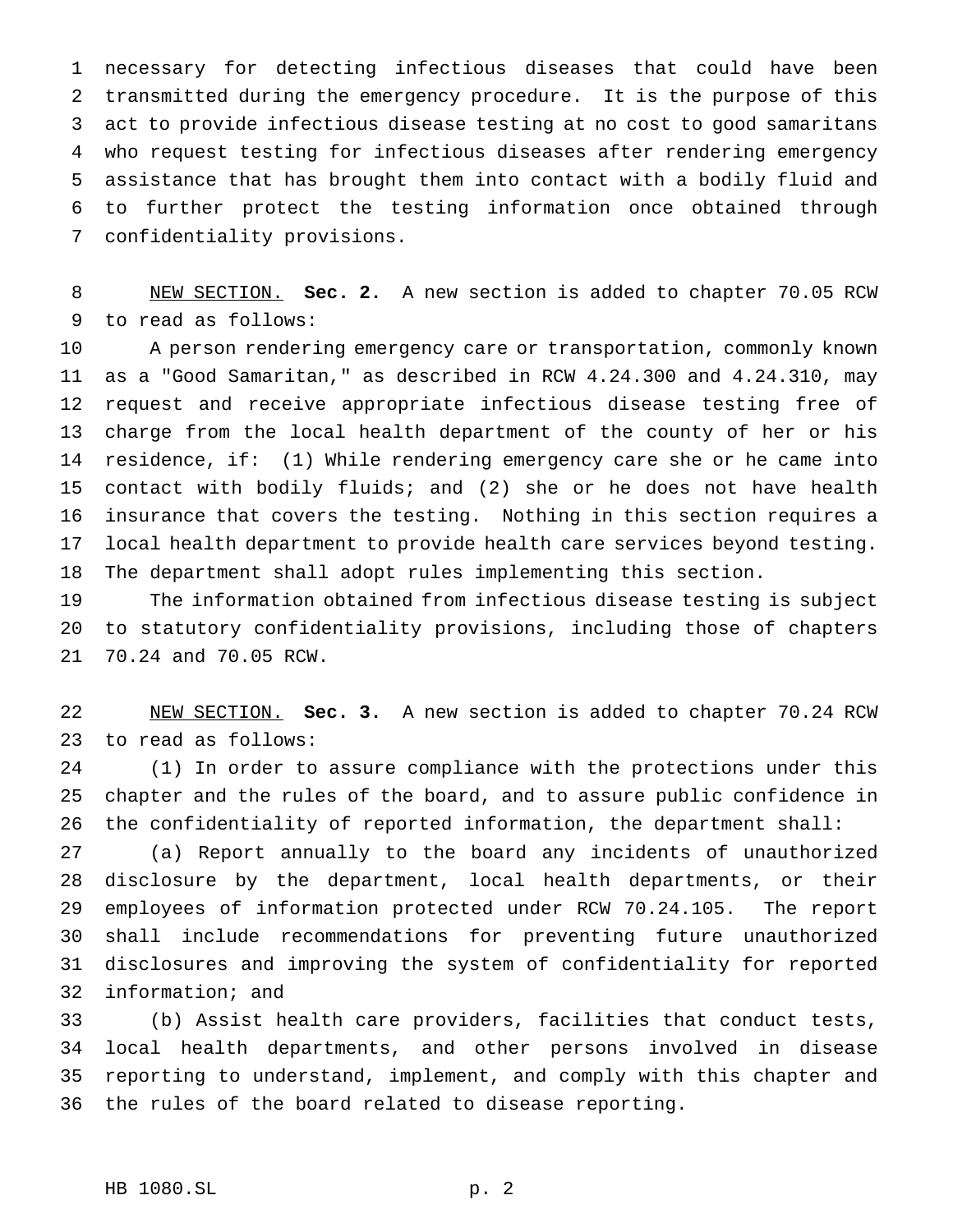(2) This section is exempt from RCW 70.24.084, 70.05.070, and 70.05.120.

 **Sec. 4.** RCW 70.24.084 and 1988 c 206 s 914 are each amended to read as follows:

 (1) Any person aggrieved by a violation of this chapter shall have a right of action in superior court and may recover for each violation:

 (a) Against any person who negligently violates a provision of this chapter, one thousand dollars, or actual damages, whichever is greater, for each violation.

 (b) Against any person who intentionally or recklessly violates a 11 provision of this chapter, ((two)) ten thousand dollars, or actual damages, whichever is greater, for each violation.

(c) Reasonable attorneys' fees and costs.

 (d) Such other relief, including an injunction, as the court may deem appropriate.

 (2) Any action under this chapter is barred unless the action is commenced within three years after the cause of action accrues.

 (3) Nothing in this chapter limits the rights of the subject of a test for a sexually transmitted disease to recover damages or other relief under any other applicable law.

 (4) Nothing in this chapter may be construed to impose civil liability or criminal sanction for disclosure of a test result for a sexually transmitted disease in accordance with any reporting requirement for a diagnosed case of sexually transmitted disease by the department or the centers for disease control of the United States public health service.

 **Sec. 5.** RCW 70.05.070 and 1993 c 492 s 239 are each amended to read as follows:

 The local health officer, acting under the direction of the local board of health or under direction of the administrative officer appointed under RCW 70.05.040 or 70.05.035, if any, shall:

 (1) Enforce the public health statutes of the state, rules of the state board of health and the secretary of health, and all local health rules, regulations and ordinances within his or her jurisdiction 35 including imposition of penalties authorized under RCW 70.119A.030, the confidentiality provisions in RCW 70.24.105 and rules adopted to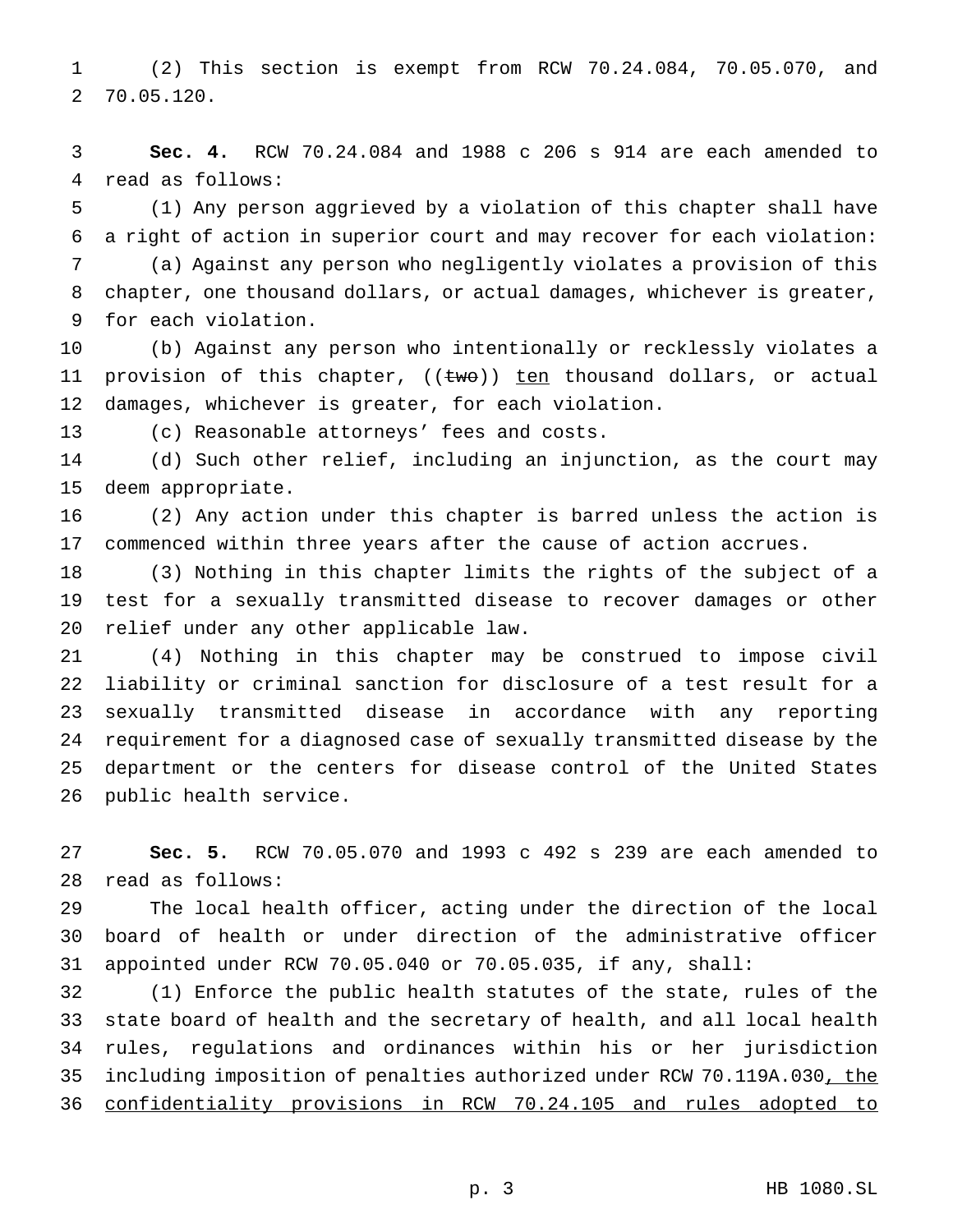1 implement those provisions, and filing of actions authorized by RCW 43.70.190;

 (2) Take such action as is necessary to maintain health and sanitation supervision over the territory within his or her jurisdiction;

 (3) Control and prevent the spread of any dangerous, contagious or infectious diseases that may occur within his or her jurisdiction;

 (4) Inform the public as to the causes, nature, and prevention of disease and disability and the preservation, promotion and improvement of health within his or her jurisdiction;

 (5) Prevent, control or abate nuisances which are detrimental to the public health;

 (6) Attend all conferences called by the secretary of health or his or her authorized representative;

 (7) Collect such fees as are established by the state board of health or the local board of health for the issuance or renewal of licenses or permits or such other fees as may be authorized by law or 18 by the rules of the state board of health;

 (8) Inspect, as necessary, expansion or modification of existing public water systems, and the construction of new public water systems, to assure that the expansion, modification, or construction conforms to system design and plans;

 (9) Take such measures as he or she deems necessary in order to promote the public health, to participate in the establishment of health educational or training activities, and to authorize the attendance of employees of the local health department or individuals engaged in community health programs related to or part of the programs of the local health department.

 **Sec. 6.** RCW 70.05.120 and 1993 c 492 s 241 are each amended to read as follows:

 Any local health officer or administrative officer appointed under RCW 70.05.040, if any, who shall refuse or neglect to obey or enforce 33 the provisions of chapters 70.05, 70.24, and 70.46 RCW or the rules, regulations or orders of the state board of health or who shall refuse or neglect to make prompt and accurate reports to the state board of health, may be removed as local health officer or administrative officer by the state board of health and shall not again be reappointed except with the consent of the state board of health. Any person may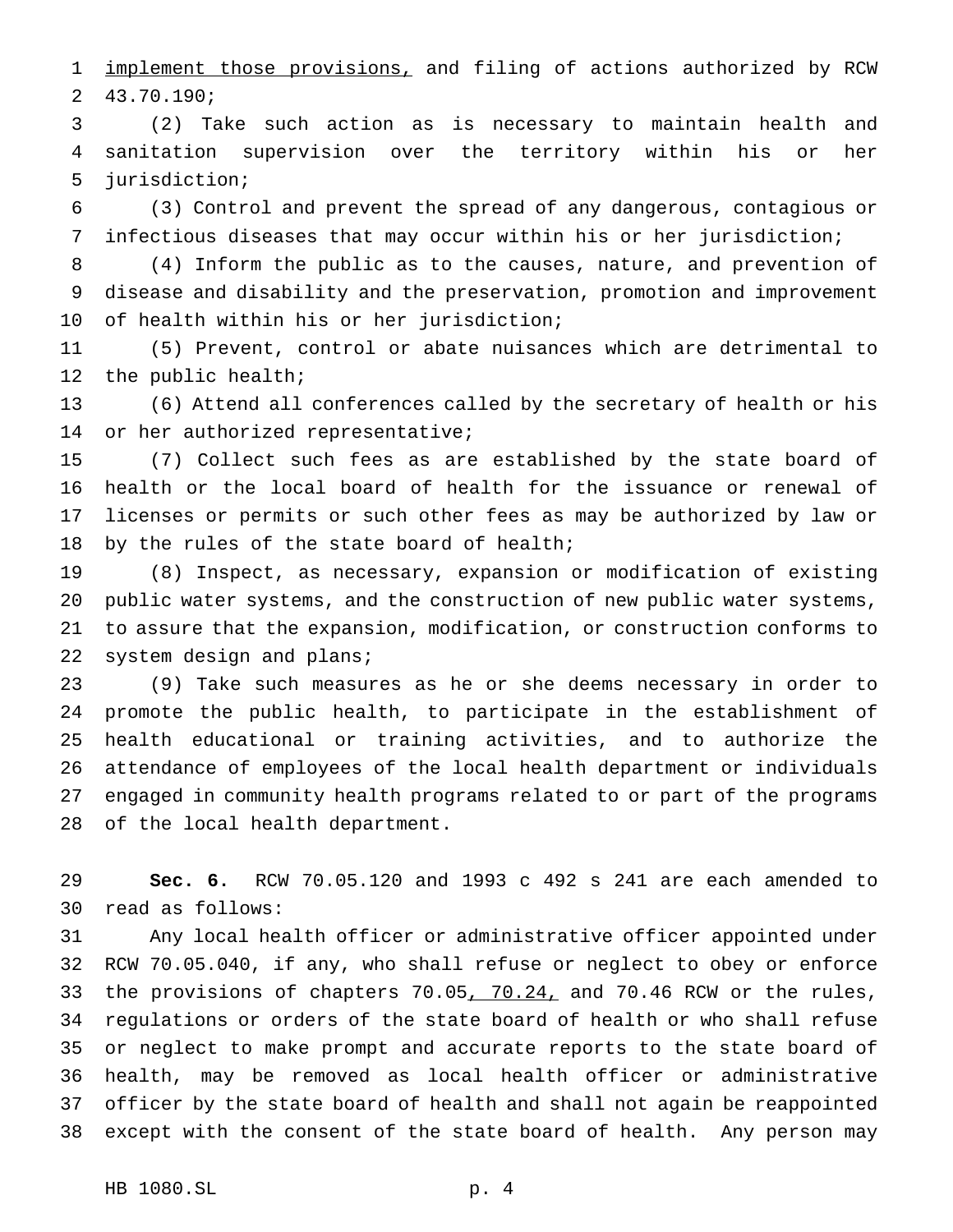complain to the state board of health concerning the failure of the local health officer or administrative officer to carry out the laws or the rules and regulations concerning public health, and the state board of health shall, if a preliminary investigation so warrants, call a hearing to determine whether the local health officer or administrative officer is guilty of the alleged acts. Such hearings shall be held pursuant to the provisions of chapter 34.05 RCW, and the rules and regulations of the state board of health adopted thereunder.

 Any member of a local board of health who shall violate any of the 10 provisions of chapters 70.05, 70.24, and 70.46 RCW or refuse or neglect to obey or enforce any of the rules, regulations or orders of the state board of health made for the prevention, suppression or control of any dangerous contagious or infectious disease or for the protection of the health of the people of this state, shall be guilty of a misdemeanor, and upon conviction shall be fined not less than ten dollars nor more than two hundred dollars. Any physician who shall refuse or neglect to report to the proper health officer or administrative officer within twelve hours after first attending any case of contagious or infectious disease or any diseases required by the state board of health to be reported or any case suspicious of being one of such diseases, shall be guilty of a misdemeanor, and upon conviction shall be fined not less than ten dollars nor more than two hundred dollars for each case that is not reported.

24 Any person violating any of the provisions of chapters 70.05, 25 70.24, and 70.46 RCW or violating or refusing or neglecting to obey any of the rules, regulations or orders made for the prevention, suppression and control of dangerous contagious and infectious diseases by the local board of health or local health officer or administrative officer or state board of health, or who shall leave any isolation hospital or quarantined house or place without the consent of the proper health officer or who evades or breaks quarantine or conceals a case of contagious or infectious disease or assists in evading or breaking any quarantine or concealing any case of contagious or infectious disease, shall be guilty of a misdemeanor, and upon conviction thereof shall be subject to a fine of not less than twenty- five dollars nor more than one hundred dollars or to imprisonment in the county jail not to exceed ninety days or to both fine and imprisonment.